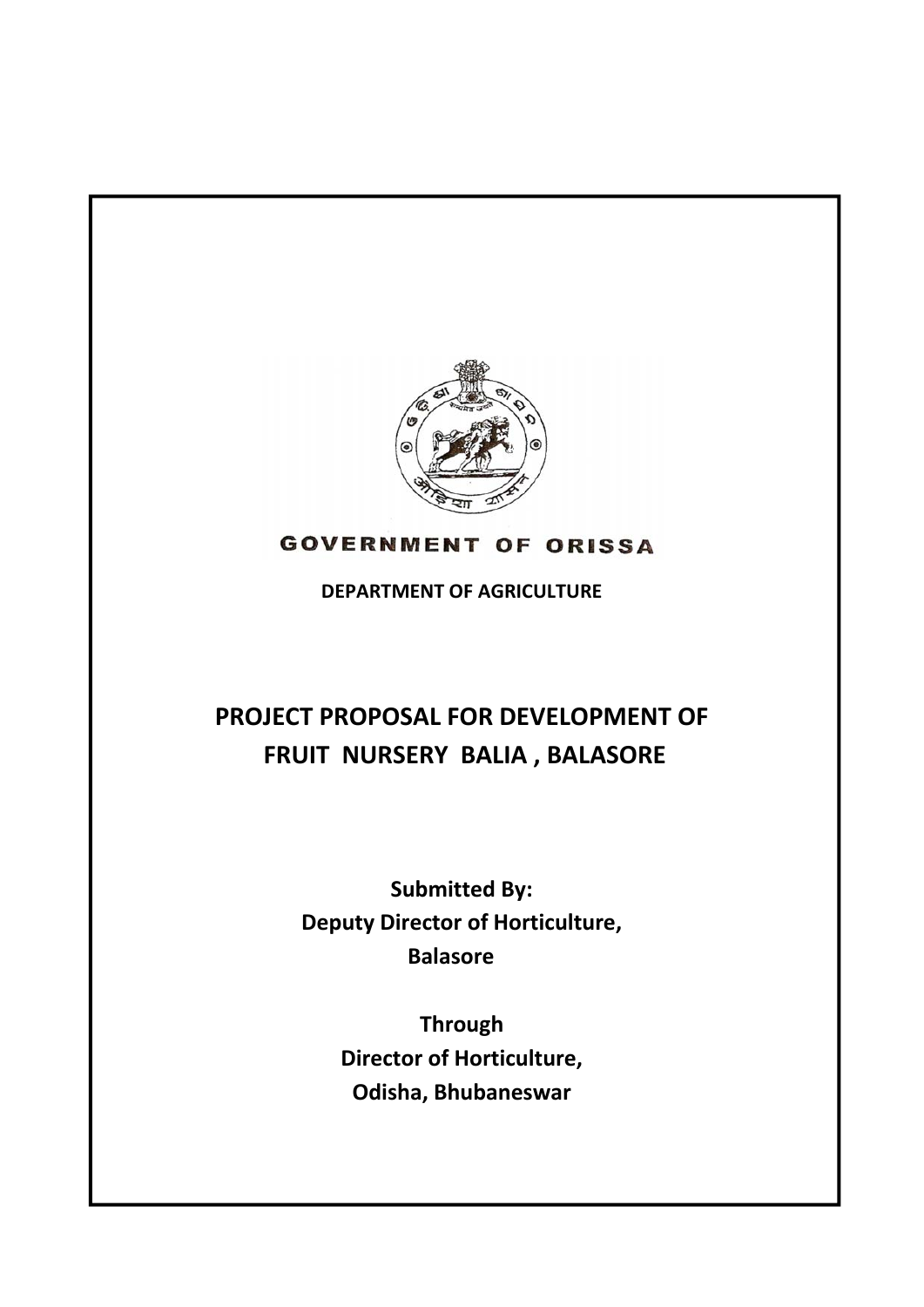# **PROJECT SUMMARY**

| Name of the Project                   | Development of Fruit Nursery, Balia, Balasore                                                         |
|---------------------------------------|-------------------------------------------------------------------------------------------------------|
| Name and address<br>of the executants | : Deputy Director of Horticulture,<br><b>Balasore</b>                                                 |
| Proposed Work                         | : 1) Construction of masonry compound wall                                                            |
|                                       | 2) Construction of Godown (60 ft. x 12 ft.)                                                           |
|                                       | 3) Construction of Murom Road (width 4 Mtx<br>Height 0.3Mt) (San, Morum) with brick masonry<br>drain. |
|                                       | 4) Installation of 25 KVA Transformer                                                                 |
| <b>Proposed Site</b>                  | : Fruit Nursery, Balia, Balasore                                                                      |
| Source of fund                        | : Rastriya Krishi Vikash Yojana                                                                       |
| <b>Year of Execution</b>              | $: 2016 - 17$                                                                                         |
| <b>Total Project cost</b>             | : Rs. 110.70 Lakh                                                                                     |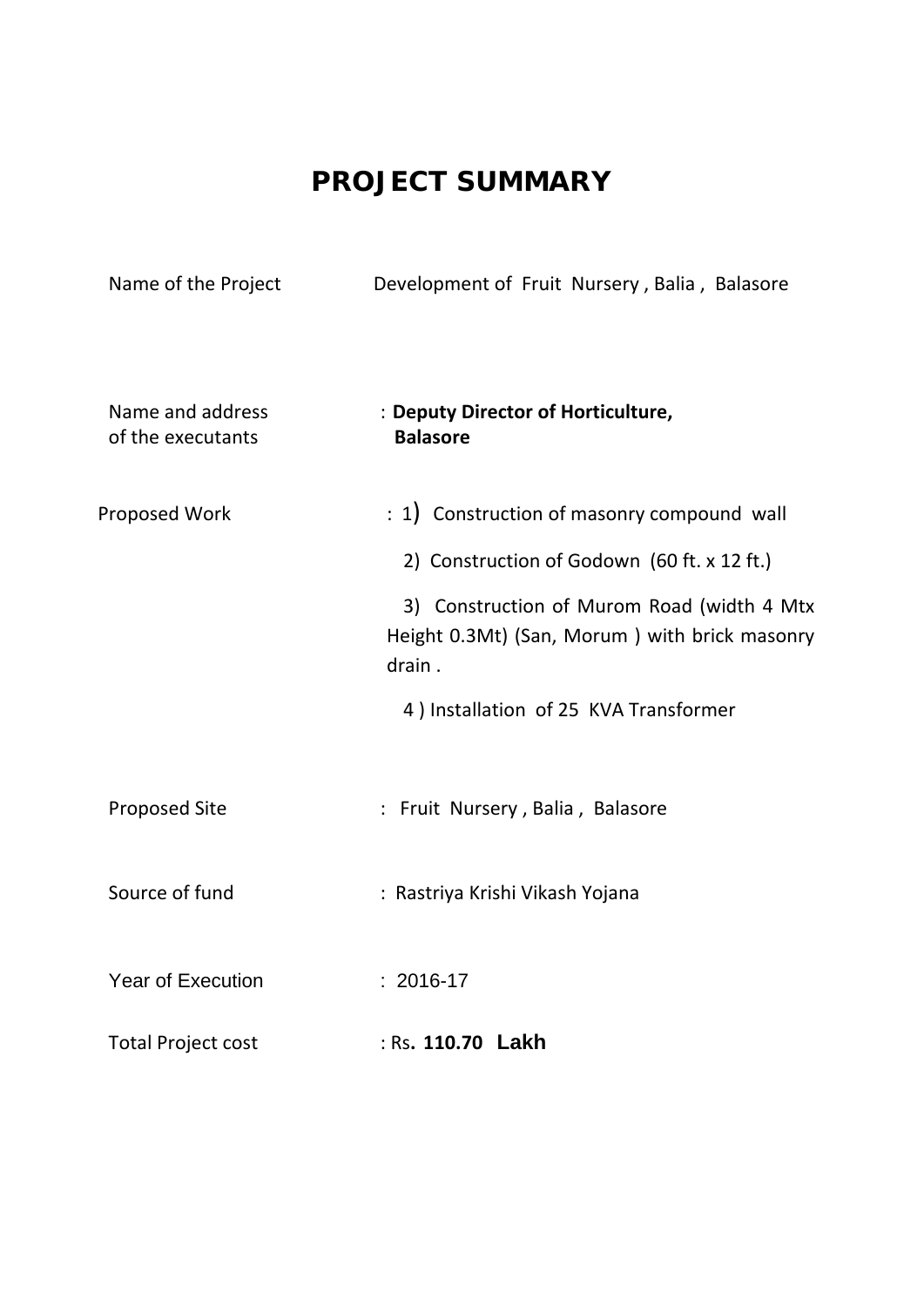#### 1**. Introduction**

In Pre-Independent India Horticulture was almost a pleasantry of elite-Society. After independence it has emerged as the Core-sector in Agriculture of -Late it has transformed as a credible sector for productivity, employment generation & exportpromotion. Domestic-demand coupled with the Overseas-market has augmented the growing economic importance of horticultural crops especially fruits, vegetables & flowers. The domain of domestic-demand is influenced by the boom in income; Population-growth, Changing Consumption-Pattern & growing awareness for betternutrition.

Currently Horticulture-sector has emerged as a Potential- player in the Nationaleconomy, contributing 30% to G.D.P in Agriculture as well as a means of diversification in overall development of Agriculture. The contribution of Agriculture to NSDP in Odisha has declined significantly from 67% in 1951 to around 28% in 2005, whereas the workforce engaged in agriculture has remained relatively unchanged (57%). Horticulture has brought improvement in the economic-standard of general-farmers. Availability of fruits as seasonal-produce has been transformed as year-round-produce, with visible impact of increased per-capita consumption of fruits & vegetables. Due to its typical characteristics, Horticulture-sector has been playing a significant-role in womanempowerment & employment-opportunity through cultivation of different Horticultural crops.

The National goal for achieving 4% growth in Agriculture can be achieved though the major contribution in growth from horticulture. Quality planting material (QPM) is the key input for successful Crop-production, both in terms of quality & quantity. To translate that challenge into achievement, huge quantity of QPM are on high demands of requirement. To meet such high-demands; production of QPM in an assured & reliable mode need to be planned in the arena of Public-sector in particular.. On development of the existing infrastructure of Fruit Nursery, Balia the produce in shape of Crop-production & QPM production could be augmented profitably & objectively.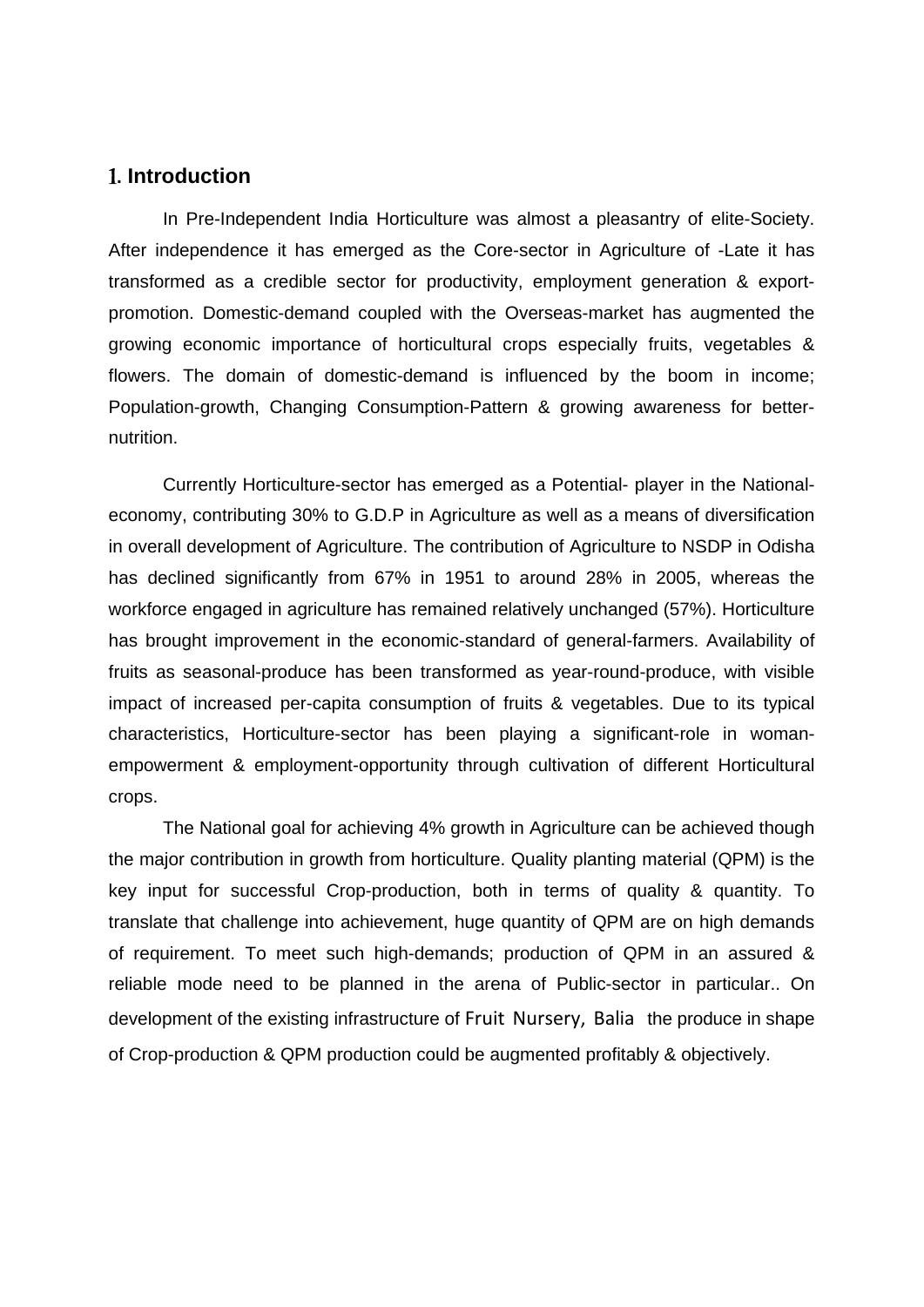## **2. Aim and Objective**

The proposal for Development of Fruit Nursery, Balia, Balasore is with following objectives.

- i. To develop the Farm as a center of model Horticultural activities in the district.
- ii. To disseminate advanced technologies up to the door step of farmers of the district.
- iii. To create new avenues for QPM production of different fruit plants, hybrid vegetables and flower seedlings as per requirement of the public.
- iv. To enhance the capacity building and skill development of the farmers and entrepreneurs.
- v. To make the farm profitable through farm-produce and production of QPM
- vi. To create a congenial-atmosphere for discharge of diligent-duty.

#### **3. Feasibility of the Project & Basic Information**

The project is feasible as activities is taken up in the Govt. Horticulture Farm and is located adjacent to the N.H.-5 , Near Remuna Gole .

 The Farm is under the administrative-control of Deputy Director of Horticulture, Balasore since 1993 stretching over an area of 11.96 Hectare with present position over about 11.96 Hectare. The category of land was found to be as Bagayat . The Tahasildar , Remuna has been moved for conversion and alienation of the entire land of 11.96 Hectare. The Farm has ample scope for increasing the produce capacity with additional planted area & enhancement of other activities.

#### **Existing-status of the Offices:**

#### **i) Existing Infrastructure**

- (b) Total area 11.96 Hectare.
- (c) Plantation area 11.68 Hectare.
- (d) Details of Mother Plants. Age

| (i)   | Mango(Local)-                     | 30 nos.  | - 32 yrs.  |
|-------|-----------------------------------|----------|------------|
| (ii)  | Mango(Elite)-                     | 379 nos. | - 32 yrs.  |
| (iii) | Litchi(Muzaferpur) -              | 20 nos.  | $-32$ yrs. |
| (iv)  | Sapota(Cricketball) -             | 84 nos.  | - 32 yrs.  |
| (v)   | Guava(Allahabadsafed)-30 nos.     |          | - 32 yrs.  |
| (vi)  | Coconut(East-coast tall)- 48 nos. |          | - 32 yrs.  |
| (vii) | Cashew $(V - 4)$ -                | 39 nos.  | - 32 yrs   |
|       |                                   |          |            |

#### **ii) Existing Infrastructure of the Farm:**

i) Shade net house  $-$  1840 Sqmt  $-$  1 No.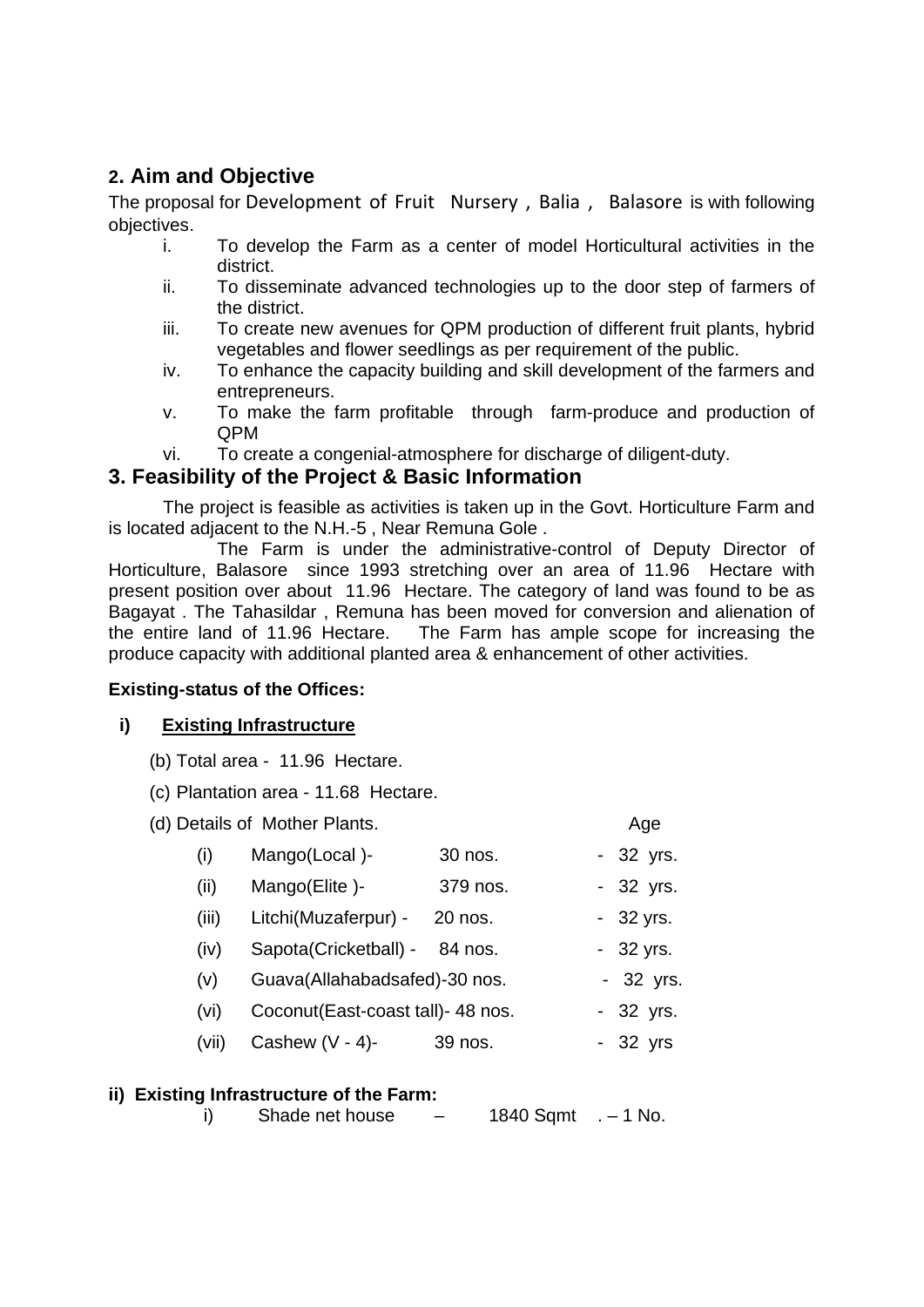- ii) Poly House 1760 Sqmt. 1 No.
- iii) 10HP electric motor for river lifting Nil

#### **4. Competency and Sustainability**

The farm is under the control of Dy. Director of Horticulture, Balasore and is maintained by efficient skilled manpower. The revenue generated by selling the quality planting materials (QPM) is utilized for making the farm sustainable. The farm after development can be managed with existing manpower.

**Staff Position: Horticulture Overseer 1 No** Gardener : 1 No

#### **5. Sector & Sub-Sectors:**

Horticulture - Infrastructure and Assets stream of RKVY

#### **6. Anticipated Benefit**

The QPM production will increase in double under fruit crops and 5 lakhs of hybrid vegetable seedlings will be produced annually which will generate revenue. It will also act as a training center to provide technical knowledge to the farmers and entrepreneurs to grow vegetables and fruit crops in scientific manner. Around 20,000 Papaya & 10,000 Drumstick seedling will be raised annually. Apart from this 5 lakhs of Marigold cuttings will be raised. The revenue receipt would be increased 30% per Annum.

# **7. A) Out Put of the Project**

The following works will be done for improvement of the farm.

| <b>SI</b><br>No. | <b>Items</b>                                                                                    | Unit | Qnty. |
|------------------|-------------------------------------------------------------------------------------------------|------|-------|
| 1                | Construction of masonry compound wall                                                           | Rmt  | 2200  |
| 2                | Construction of Godown (60 ft. x 12 ft.).                                                       | Sqft | 720   |
| 3                | Construction of Murom Road (width 4 Mtx Height 0.3Mt) (San, Morum) with<br>brick masonry drain. | Rmt  | 250   |
| 4                | Installation of 25 KVA Transformer                                                              | No   |       |

### **B) Out Come of the Project**

 $\triangleright$  The quality planting materials production will increase. The farmers of nearby areas can able to get good quality vegetable seedlings as well as fruit planting materials.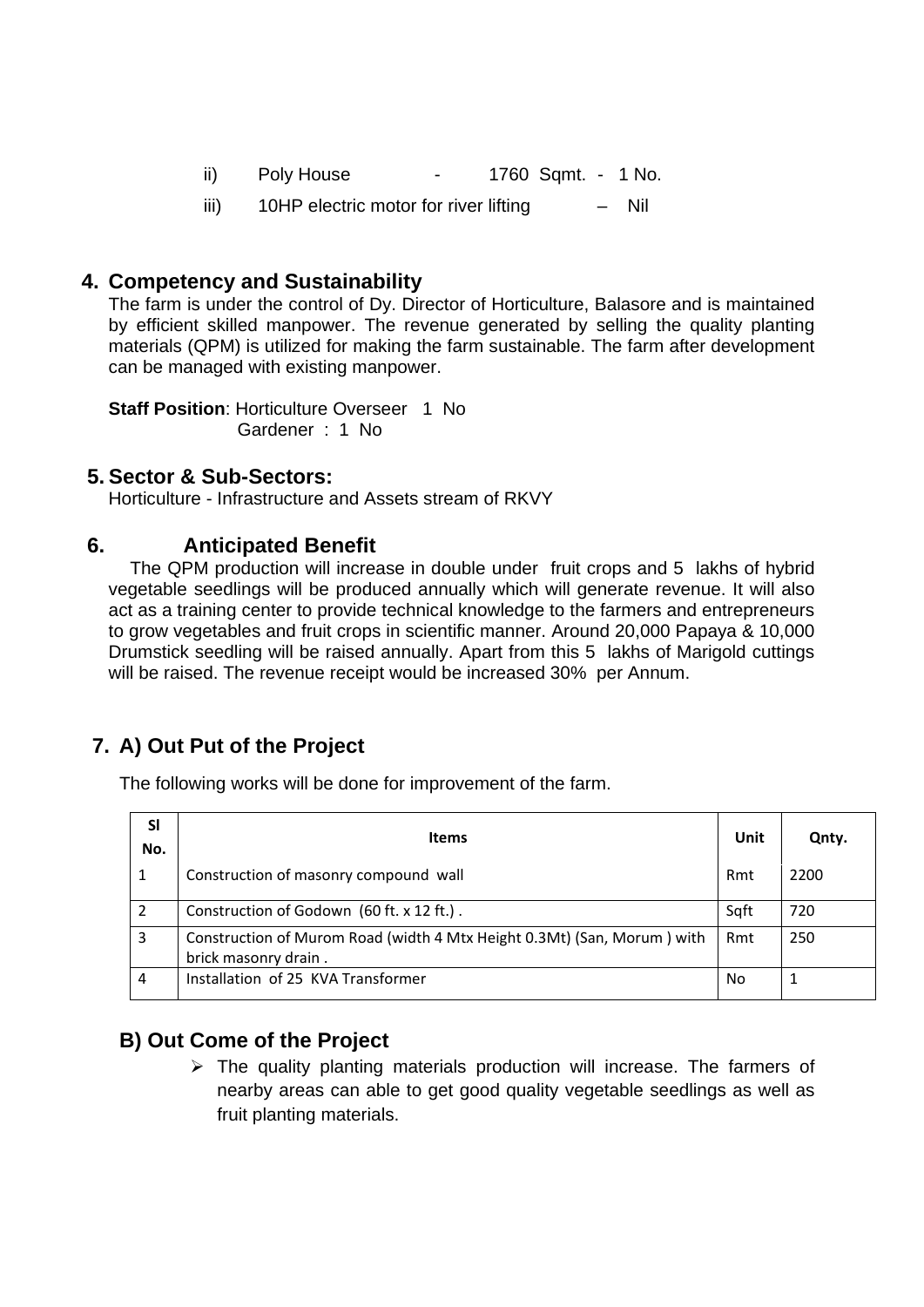$\triangleright$  It will act as demonstration center for the farmers.

#### **8. PROPOSED DEVELOPMENT ACTIVITIES: FRUIT NURSERY,BALIA,BALASORE**

| <b>SI</b><br>No. | <b>Items</b>                                                                                       | Unit    | Qnty. | Rate(Rs) | <b>Total Cost in</b><br>Lakhs |
|------------------|----------------------------------------------------------------------------------------------------|---------|-------|----------|-------------------------------|
| 1                | Construction of masonry compound wall                                                              | Rmt     | 2200  | 4090     | 89.98                         |
| $\overline{2}$   | Construction of Godown (60 ft. x 12 ft.).                                                          | Sqft    | 720   | 1350     | 9.72                          |
| 3                | Construction of Murom Road (width 4 Mtx<br>Height 0.3Mt) (San, Morum) with brick<br>masonry drain. | Rmt     | 250   | 2800     | 7.00                          |
| 4                | Installation of 25 KVA Transformer                                                                 | No      | 1     | 4,00,000 | 4.00                          |
|                  |                                                                                                    | TOTAL : |       |          | 110.70                        |

 *(Rupees One Crore Ten Lakhs and seventy Thousand) Only.* 

*The detailed estimate is enclosed at Annexure – I* 

#### **9. TIME LINE:**

| SI             | <b>Items</b>                                                                                       | Unit |         | Year wise amount to be spent | <b>Total Cost in</b><br>Lakhs |          |        |
|----------------|----------------------------------------------------------------------------------------------------|------|---------|------------------------------|-------------------------------|----------|--------|
| No.            |                                                                                                    |      | 2015-16 |                              | 2016-17                       |          |        |
|                |                                                                                                    |      | Unit    | Amount                       | Unit                          | Amount   |        |
| 1              | Construction of masonry compound wall                                                              |      |         |                              | Rmt                           | 4090     | 89.98  |
| 2              | Construction of Godown (60 ft. x 12 ft.).                                                          |      |         |                              | Sqft                          | 1350     | 9.72   |
| 3              | Construction of Murom Road (width 4<br>Mtx Height 0.3Mt) (San, Morum) with<br>brick masonry drain. |      |         |                              | Rmt                           | 2800     | 7.00   |
| $\overline{4}$ | Installation of 25 KVA Transformer                                                                 |      |         |                              | <b>No</b>                     | 4,00,000 | 4.00   |
|                | <b>TOTAL:</b>                                                                                      |      |         |                              |                               |          | 110.70 |

 *(Rupees One Crore Ten Lakhs and seventy Thousand) Only*